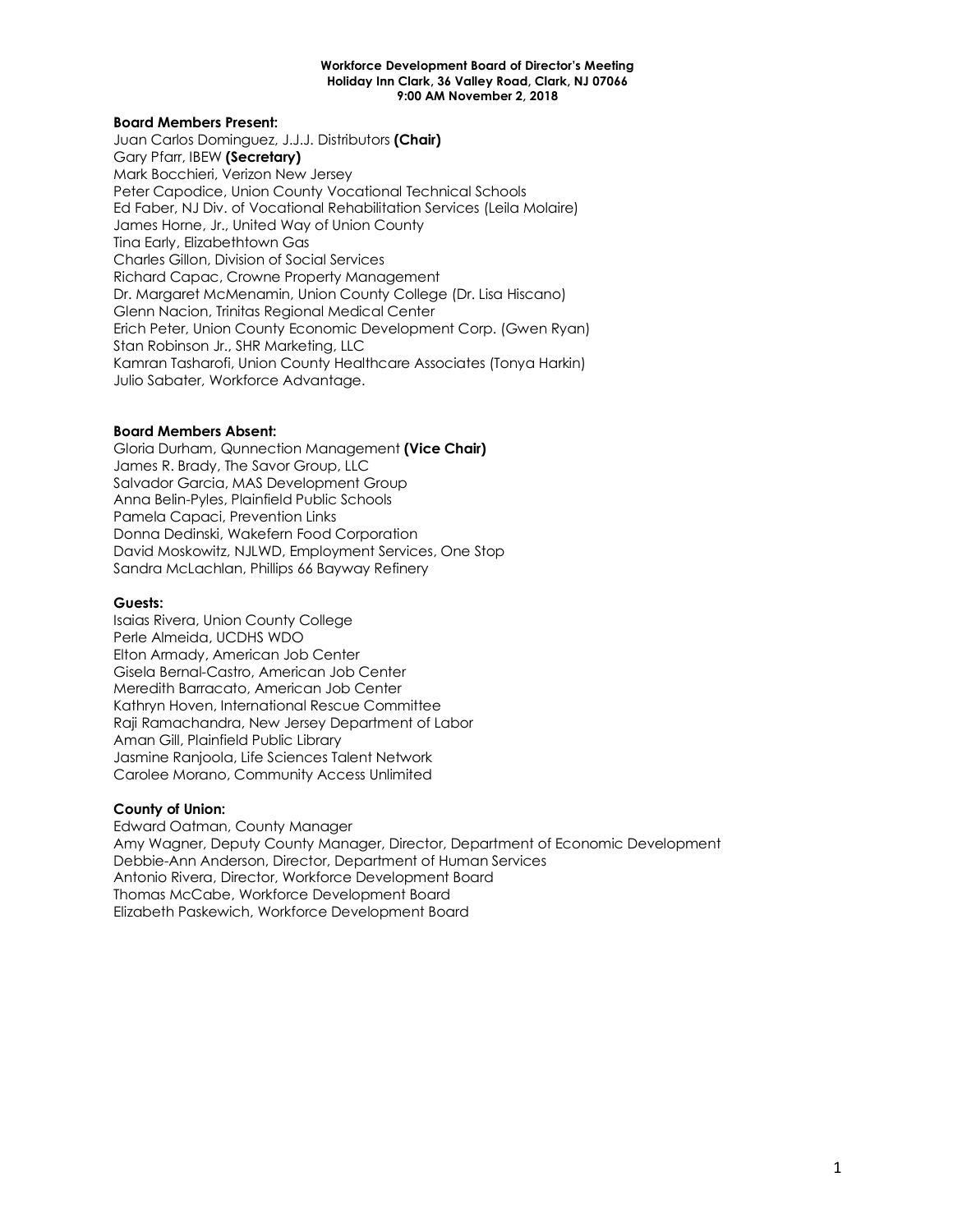## **I. CALL TO ORDER & WELCOME**

a. The meeting was called to order by Workforce Development Board (WDB) Chair, Mr. Juan Carlos Dominguez at 9:10 AM.

# **II. FLAG SALUTE**

## **III. OPEN PUBLIC MEETINGS ACT**

a. Ms. Elizabeth Paskewich read the Open Public Meetings Act Statement

## **IV. ROLL CALL**

a. Ms. Elizabeth Paskewich conducted the Roll Call.

## **V. Approval of the September 21, 2018 Minutes**

- a. Motion was made by Glenn Nacion and seconded by Stan Robinson, Jr.
- b. The motion carried.

### **VI. 2019 Meeting Schedule**

- a. Motion was made by Gary Pfarr and seconded by Erich Peter.
- b. The motion carried.

## **VII Budget and Expense Report**

a. Thomas McCabe, Accountant, provided the Board with Budget and Expense updates. He provided specific numbers as to the expenditures and budgeted items for PY 2017 through September 30, 2018. WDB Director Antonio Rivera indicated that the information was in the meeting packet along with supporting documentation. Mr. McCabe then went on to call attention to WFNJ's PY 2017 expenses and allocations. Subsequently, he specified as to PY 2018 budget allocations and what has been expended to date for both WIOA and WFNJ.

# **VIII. Local Strategic Plan Review**

- b. Elizabeth Paskewich, Senior Planner presented the committee with an overview of the Local Strategic Plan. She initially stated that we are bringing back the Local Strategic Plan first introduced at the end of 2017 that zeroed in on the local plan. We are working with Group I & I to come up with 6 goals for the plan. The WDB has produced these six goals in an attempt to improve and help our local area.
- c. Goal 1: Increased Emphasis on Career Pathways and Industry-Credential Attainment. This goal is to provide high quality education while looking at co-enrollments. We want to furnish opportunities for our clients to earn stackable credentials that will aide them on their career path.
- d. Goal 2: Expanded One-Stop Integration of Service Delivery. This involves integrating all of our One Stop partners so that we may administer streamlined services. If someone is looking for employment information at one of the partners, they will be able to receive the same information that they will be able to secure if they visited a One Stop.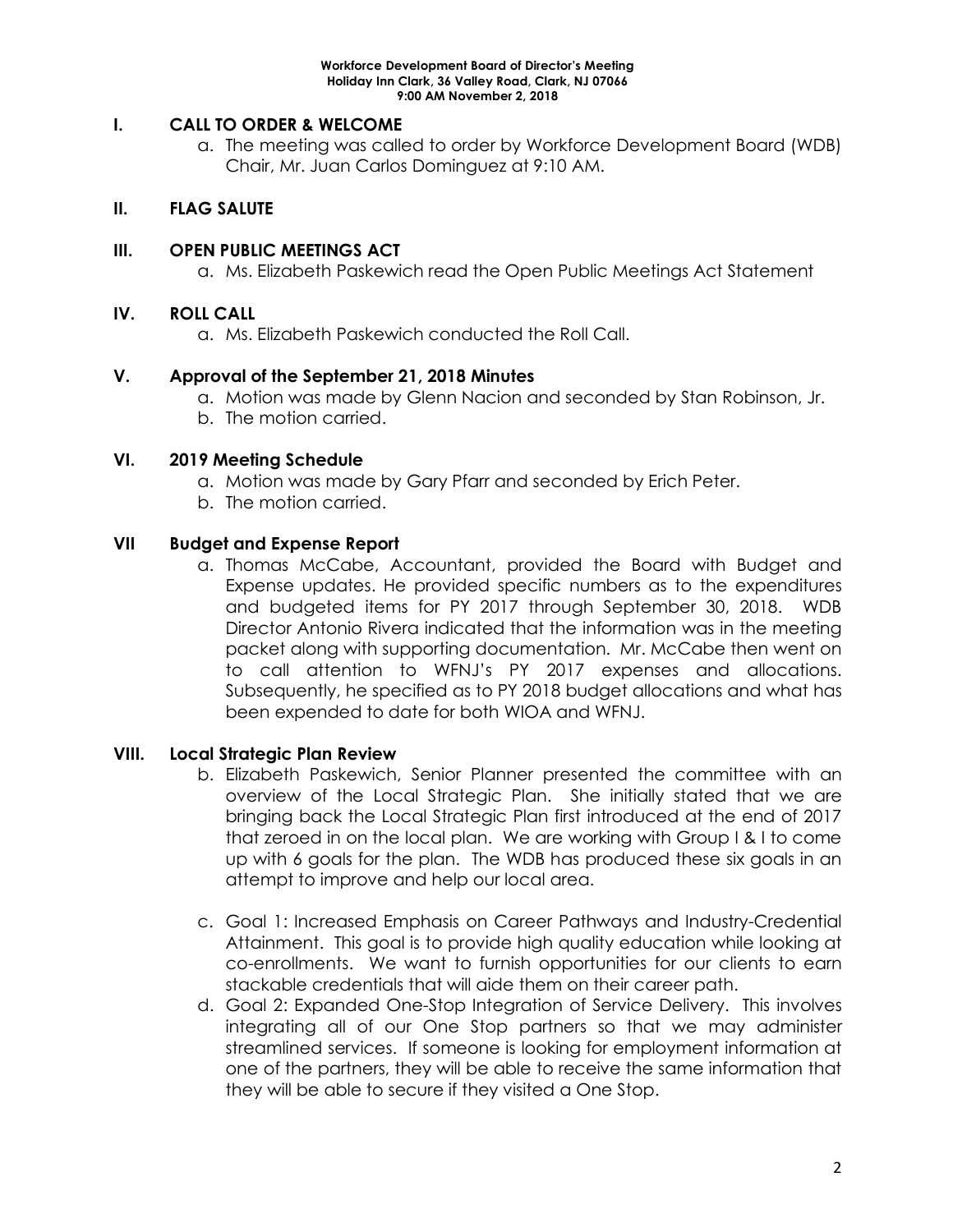- e. Goal 3: Broadened Use of Technology in Operation & Customer-Facing Processes. This is to provide a high quality of services as well as improve and expand communication with our clients.
- f. Goal 4: Expanded Access to Service Levels. WIOA has expanded and improved eligibility requirements for programs, especially youth. There will be increased services for more individuals. More individuals will be able to receive training in programs that will be able to help them to succeed.
- g. Goal 5: Enhanced Employer Engagement. This is about improving and developing partnerships with employers as well as incorporating them in our strategic plans. We want to include them in our school programs in addition to our occupational training programs.
- h. Goal 6: Expanded Use of Evaluation Metrics Beyond National Performance Standards/Systemic Oversight. This is about insuring increased accountability not only for our sub-recipients, but our own internal monitoring oversight as well.
- i. We have taken these 6 goals and are breaking them down into our 34 sub strategies which are divided into 3 categories. They are the WDB, AJC and our customers. Our customers are broken down into 3 groups. They are Adult and Dislocated Workers Population, Youth Population and Employers. We are focusing on our committee work to take care of the sub strategies within the three categories. This allows us to circle back to our local plan and see how these sub strategies are working. The American Job Centers Partners Committee is focused on continuous improvement for the AJC as well as its recertification. We will be looking at what specific problems and issues that staff need training on as subrecipients. With regards to the Adult Literacy Committee, we are looking at enhancing and increasing our educational services as well as coenrollment opportunities throughout the system. We will be looking at identifying problems and obstacles that might contribute to our population's difficulties. We are also looking at increasing supportive services. These committees will allow us to look at our sub strategies to see how they are working throughout the system. Our committees have begun to meet and will let us know where they are in terms of meeting the local goals as stated in the sub-strategies.
- j. Antonio Rivera added that it is important to understand that the committees have been meeting and the framework has been established to stay focused on these sub strategies. Additionally, they will come up with a 2.0 version of the Strategic Plan. Group I & I will work with the committees to help focus on the strategies. We need to know what is relevant today, and where we need to change in order to be successful in delivering services.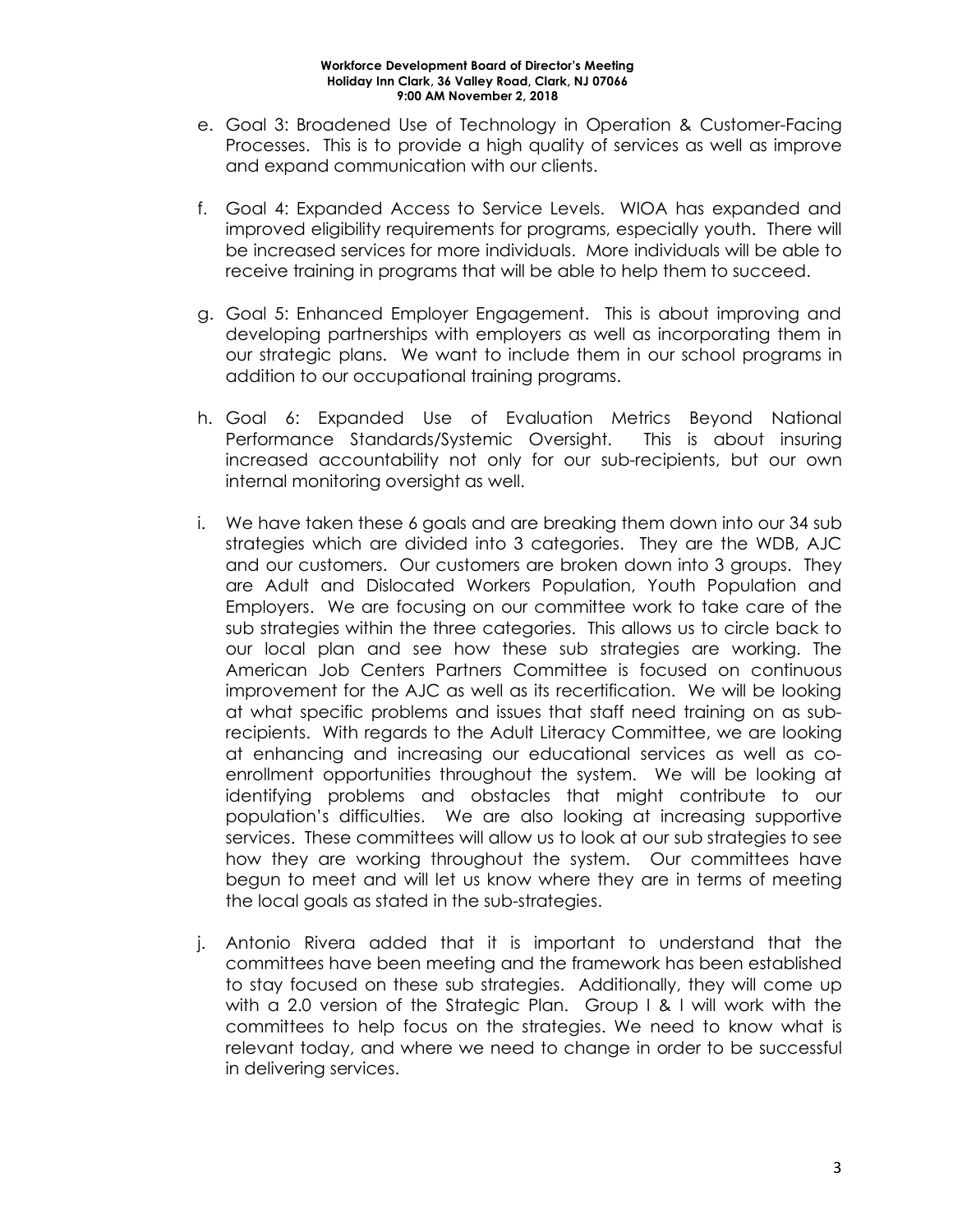# **IX. Committee Reports**

## **a. AJC Partners Committee-Debbie-Ann Anderson Chair.**

b. Ms. Anderson began by mentioning how parts of the attachments on the Google Drive speak about the previously held committee meeting. The committee is taking a systemic approach. WE brought together representatives of Union County College, United Way as well as team members of the American Job Centers. At subsequent meetings we will be adding Social Services, as they oversee WFNJ, TANF and GA populations. We will be reaching out to housing authorities such as Elizabeth, Plainfield and Rahway. We will be connecting the dots in the most vulnerable populations. We are looking at the system. As Antonio mentioned, part of the conversation was getting the One Stop/AJC achieve recertification. Other points were discussed, such as performance and how do we measure it. Our first meeting saw a synergy and excitement. The committee will be brainstorming with regards as to how to build a better system. A calendar of upcoming meetings has been posted. We should have a progress report available shortly. It, as well as the calendar will be available online. It is very exciting and more information is forthcoming.

# **c. Literacy Committee- Julio Sabater, Chair.**

- d. Mr. Sabater started by saying what a pleasure it was and how honored he was to be appointed as committee chair by Chairman Dominguez. He stated that is a well-recognized responsibility and he has been involved in literacy training since 1988.
- e. Additionally, he mentioned that he has been on the State Employment and Training Commission for many years and was originally appointed by Governor Florio. He further stated that he has experience working with customers as well as policy and could bring this experience to the table. He also declared that he is pleased to bring this experience to Union County. It is a county that welcomed him many years ago as a refugee from Cuba and is grateful to have the opportunity to pay it back.
- f. He then discussed the first meeting of the committee. It was a meeting which saw good participation from many stakeholders in the community. He specifically mentioned Antonio Rivera, Director of the Workforce Development Board, as well Marlene Loff, of Union County College's Center for Economic and Workforce Development where she serves as Coordinator (Grant & Contract Programs)/Grant Director as well as a representative of the Plainfield Public Library, AJC and Workforce Advantage.
- g. At the meeting there was a very exciting discussion in which Chairman Sabater shared his ideas as he sees his role as a facilitator as well as to bring issues and ideas to the table and integrate the system. The first point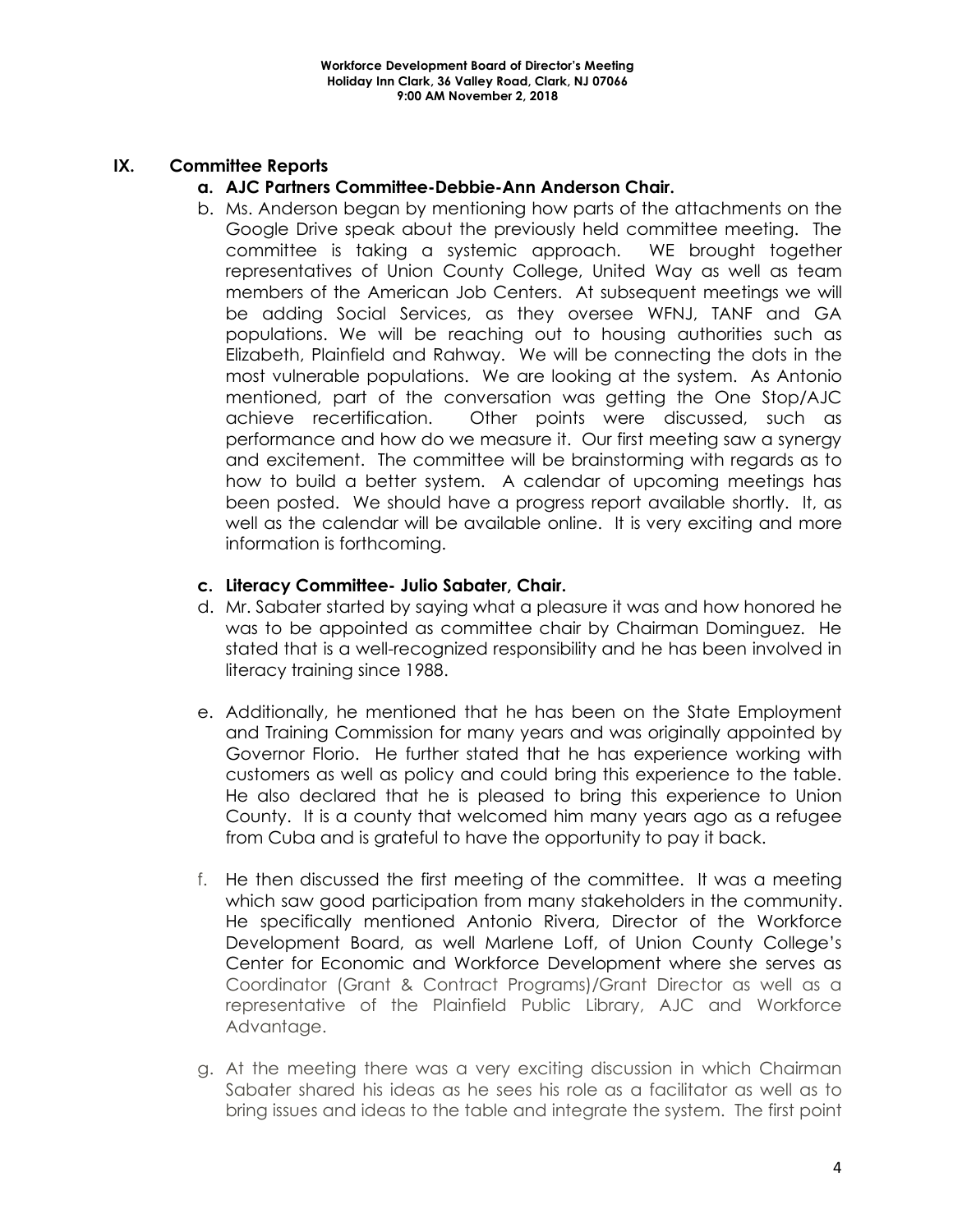is that all customers must have a career pathway leading to a certification which is recognized by employers.

- h. Additionally, any certification and education will be portable and help customers and be a real asset for the rest of their careers. The second point is that we must integrate the system. We must do all we can to get rid of the fragmentation. This is a barrier in seeking a career path. This is one of the duties of the committee.
- i. Mr. Sabater sees his job as one in which the Literacy components come together with the other partners and create a seamless path for interaction. He wishes to see the committee's sub-system come together with
- j. the rest of the system. We need to have a seamless process of referrals. There must be a transparency between all the parts of the system.
- k. The ultimate goal to be accomplished is to meet all of the requirements of parts 1 and 2. Participants must have a pathway to success. There needs to be a mapping of the entire process. It might be going from ESL to a GED. The literacy component should be first. We must also provide social services, including transportation and other tools that they may need to get a job. Chairman Sabater chose not to go into more specifics. He realizes that any literacy plan must be aligned with the Strategic Plan. This includes the 34 sub-strategies that have been laid out. He is looking forward to bringing the WDB members updates as to where we stand and the challenges we may be facing. In conclusion, he stressed the need for cooperation with all the board member so that the work of the Adult Literacy Committee will be successful.

# **l. Youth Committee: Mr. James Horne, Chairman.**

- m. Chairman Horne began his committee report by mentioning that the Youth Committee also had its first meeting. It was well attended and featured a wide cross section of providers. He spoke of the need to work well together so that the committee will better able to maximize use of its resources. He went on to add that there had been a healthy discussion of how to integrate services and be able to cross refer participants to each other.
- n. He also mentioned discussion of what the Youth Initiative is to become as well as to enroll youth in the different programs provided. Some people have been under the impression that cross enrollment in classes is impermissible. Chairman Horne assured us that this is not the case. Participants may be enrolled in multiple programs to be able to take advantage of all available resources. Our goal is to think of how to do it. There is a need to define "best practices." We need to learn what these "best practices" are. We need to see what is working and what is not. There is an obligation to learn from one another. It was very exciting to see a school superintendent, agency directors and others around the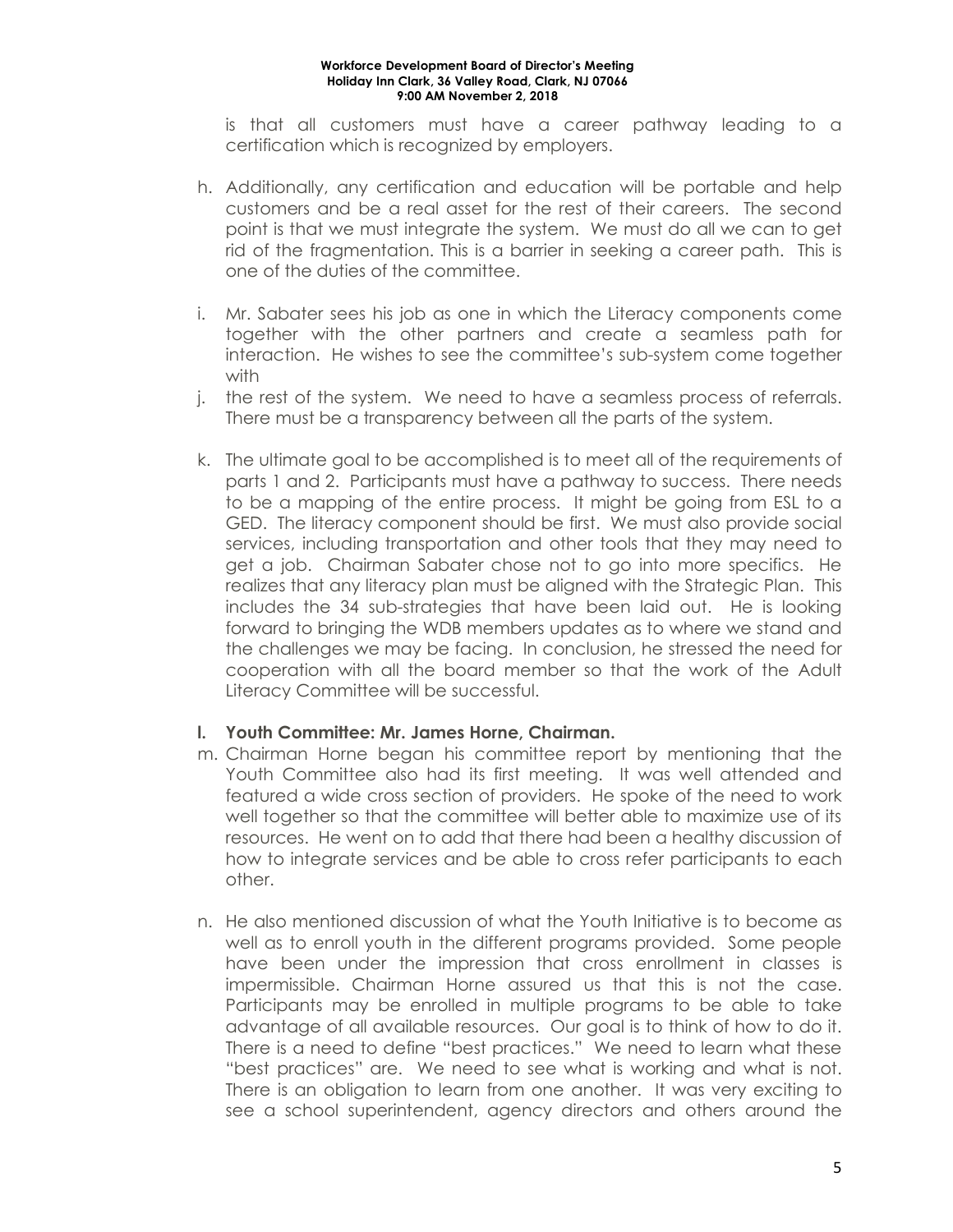table attempting to help youth find a positive pathway to success. He finished by stating It was a great beginning and he is looking forward to see what is to come, creating a very cohesive group.

## o. **Simon Youth Academy:**

- p. Amy Wagner, Deputy County Manager assisted by Gwen Ryan of the Union County Economic Development Corporation spoke about the Simon Youth Academy.
- q. Ms. Wagner thanked the Chairman for indulging her by departing from the agenda and allowing her to make a presentation. She stated that after 2 years of planning and talking and lots of lawyers, the Simon Youth Academy at the Mills of Jersey Gardens is now open. There was a soft opening on October 17<sup>th</sup>. There will be a different look as January 1st 2019 as the current year budget has been exhausted. There will then be more funds allocated for the school. Ms. Wagner then went on to thank WDB Director Rivera as well as the attorneys who went back and forth on all the agreements. She next thanked the Union County Vocational Technical School District, without whose assistance, the Simon Youth Academy would not be possible. It is shocking how quickly things have taken
- r. off. Ms. Wagner then called for Ms. Ryan to give a quick update of the numbers.
- s. Ms. Ryan stated that the Academy opened with 8 students and has grown to 17. The Academy allows OSY to attend high school and receive a New Jersey State High School Diploma, not a GED. She further declared that in a small environment with 1 on 1 instruction, it is a big win for all of those supporting the academy. Ms. Wagner added that the City of Elizabeth should be thanked for it's out of the box thinking. She went on to mention that Antonio and she were first approached 2 years ago to make this a reality.
- t. Dr. Hiscano asked, "What does the program look like?" She further asked about what levels of education were provided as well as to how one gains entrance?
- u. Ms. Wagner replied we need to find OSY and bring them back. The program consists of online instruction as well as part time 1 on 1 faculty instruction. Job experience is blended with instruction. Assistance is provided in a variety of ways. She thanked the Freeholders and the WDB.
- v. Dr. Hiscano then asked if the program was limited to Union County residents. Ms. Ryan replied that it was. Ms. Wagner then mentioned how the Simon Property Group helped on the back end. The program has always been very focused on student success. This type of endeavor has seen a 98 per cent graduation rate. There are currently 39 Simon Youth Academies in the United States. However, we are unique. It is the only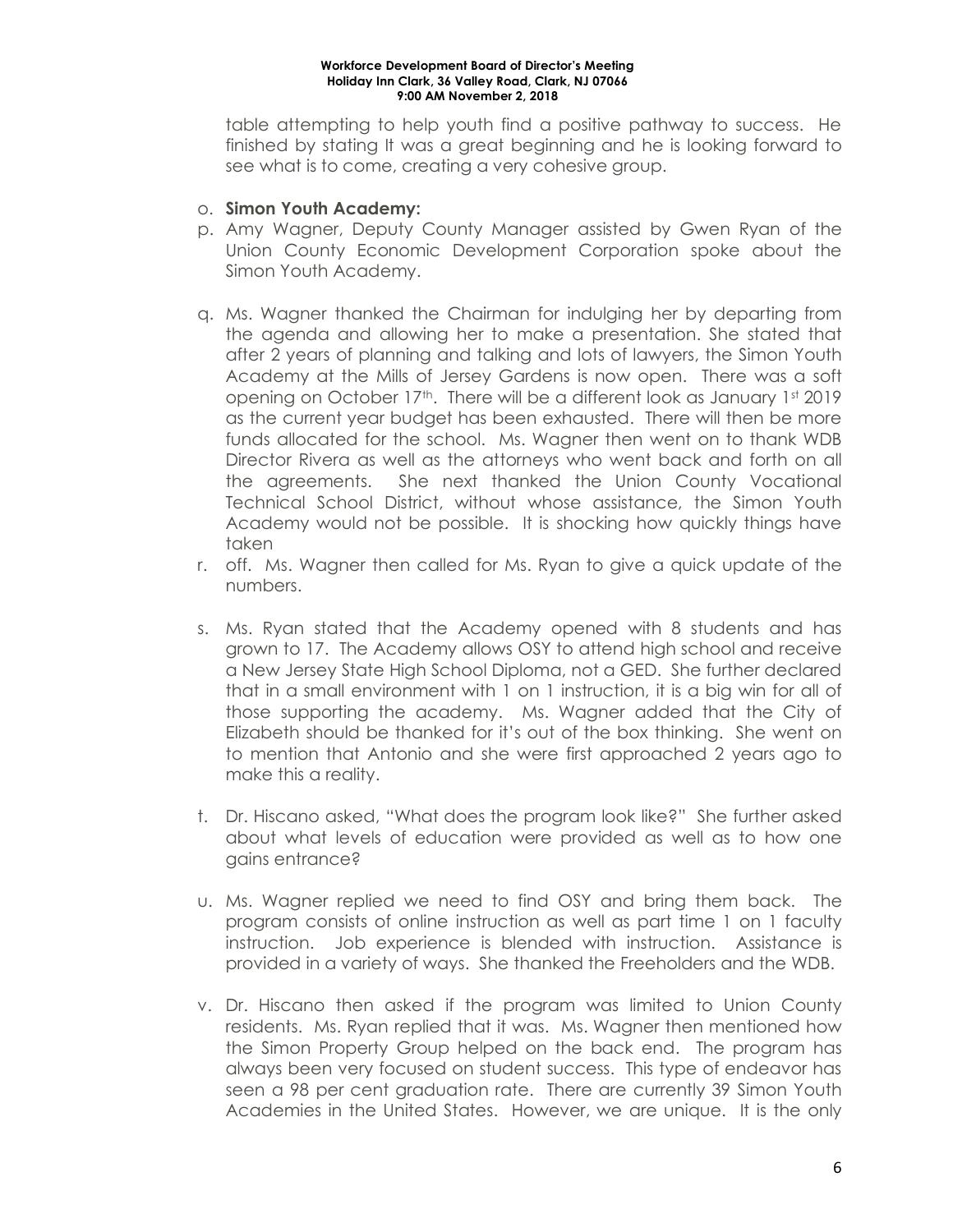one in the country that partners with a county Workforce Development Board. This trend could explode around the country as we pave the way for others. We are currently the only Simon Youth Academy in New Jersey.

w. Erich Peter inquired as to whether 25 students is the capacity at the Simon Youth Center. Ms. Wagner replied that is it. She further stated there is potential for expansion down the road as the mall itself is expanding. If the program is successful it may be expanded to accommodate more students. They can succeed in a smaller more personal environment. There is a difference between this and other programs. These students earn a High School Diploma, not a GED.

# **X. Policies & Procedures WAGL-2018-7 Required Certifications Board Action Required**

- **a.** WDB Director: Antonio Rivera
- b. Prior to addressing Policies and Procedures he spoke for a few minutes on what is taking place with the WDB and its partners. He mentioned hearing the word "exciting" being used a lot. He inquired, "How can we help these kids." He further stated how exciting it is to have over 20 people at a Youth Committee meeting discussing this. How can we move these kids from a place they are not supposed to be, to a place where they should be? The committee has been discussing how they can make a difference in their lives. We had the Juvenile Justice Commission there. How can the problems be solved and fill the chasm that exists? Frontline workers are asking how they can help the kids. Things have changed from a period of time when the kids were told that they are on their own. Mr. Rivera went on to mention how excited he is about the Simon Youth Academy. Once the students start walking, "How can we get them to graduate with credentials?" "How can we transition them from high school to college?" Not everyone will be able to go on to college.
- c. However, there are other existing programs. For example, Union County College has a welding program which we can pay for. Director Rivera added that he is very excited that we have the resources to help people. "Why not use them to make an impact on people's lives, How can they be used?" Director Rivera now addressed WAGL-2018-7. "The policy is pretty straight forward." "It requires certifications." He stated some of the provisions (available in your meeting packets) and stated we don't need to do them. Every contract signed by the WDB already has these documents. The Federal Government has stated that even though you are doing something, you must have policies in place to support them. Mr. Rivera told the board that he will attempt to bring some policies to every meeting to help them get up to speed.
- d. Referring to WAGL-2018-7 he stated "If you touch the funding, it does not matter how many layers down, you will be held accountable." One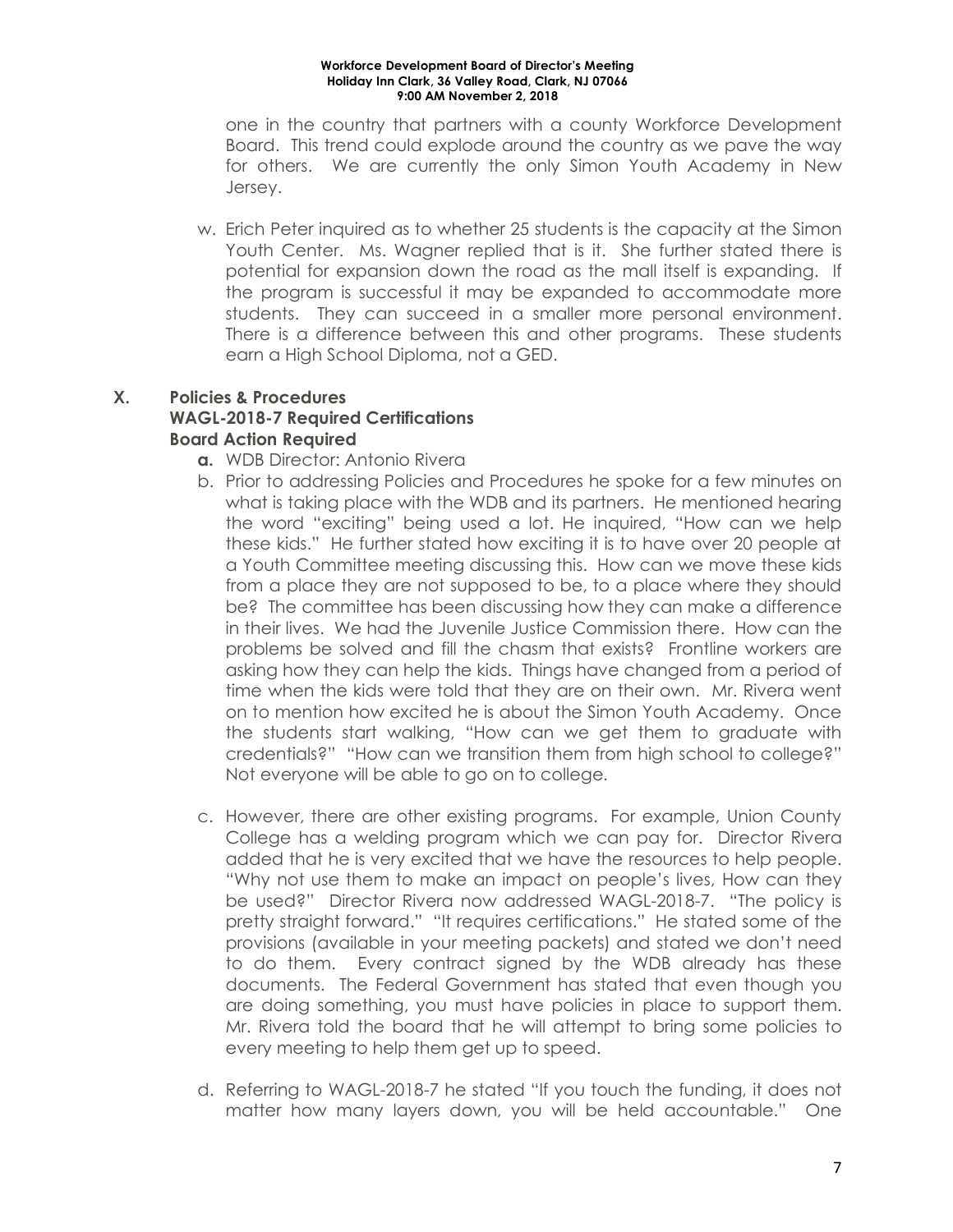significant piece of this policy is that there is a declaration and certification required for every voucher processed. Here we are talking about WIOA with DOL funding. He further mentioned that we need to certify every voucher, and if a false statement is made, we are in trouble. Also, Federal Funds may not be used for lobbying.

e. A motion was made by Gary Pfarr and seconded by Richard Capac. The motion carried.

## **XI. Performance Dashboard**

- a. WDB Director: Antonio Rivera. He commenced this discussion by stating that he wished to give a brief review of performance matters. He then spoke about the fact that when these meetings are held, the primary focus is on policies. We keep coming back to performance indicators. Director Rivera mentioned that he would like to give both a qualitative and quantitative overview of what is happening. He communicated that during the prior WDB Board meeting, Group I & I gave a qualitative overview. He now wished to give a quantitative one. We will look at the 4 different categories and how they are defined. "Upon exit the core indicators kick in." "We need to measure clients success 2 and 4 quarters out." We have no data yet from AJC. They are analyzing it now. He then brought us back to data we already possess.
- b. The 4 core measures are goals that have been negotiated with the State of New Jersey. While we have historically looked at the core measures, there is a problem. By waiting to look at them you cannot fix anything. If there is a problem 6 months after a client has exited from the system, nothing can be done. We are looking to continue to provide services upon exit. While they are unable to receive the full spectrum of services, there is a need for the AJC partners to come up with a strategy to aid them. Director Rivera then addressed the performance measures for Adult, Dislocated Workers, and Youth. These dashboards along with performance standards that Mr. Rivera referenced may be found in the meeting packets. He went on to state that Dislocated Worker performance standards were not met. He then added that we had failed 2 measures on the Youth side, and there have been internal discussions regarding the validity of the data. Mr. Rivera's response was "Show me your data." While he did not want to steal Debbie Ann Anderson's "thunder", he stated that "We need to implement measures to truly track data." "We need to look at trend line indicators. If we don't, we are stuck with the core measures we see."
- c. Dr. Hiscano asked about data. She wanted to know when were individuals exited from the system and when is Q2? What are the dates? Director Rivera responded by stating that it is 6 months after the date. For example if a client exits in January, the date would be July. Dr. Hiscano then inquired as to what date the exit is, or is it cumulative? Mr. Rivera replied "Yes and no." There has been discussion as to whether the dates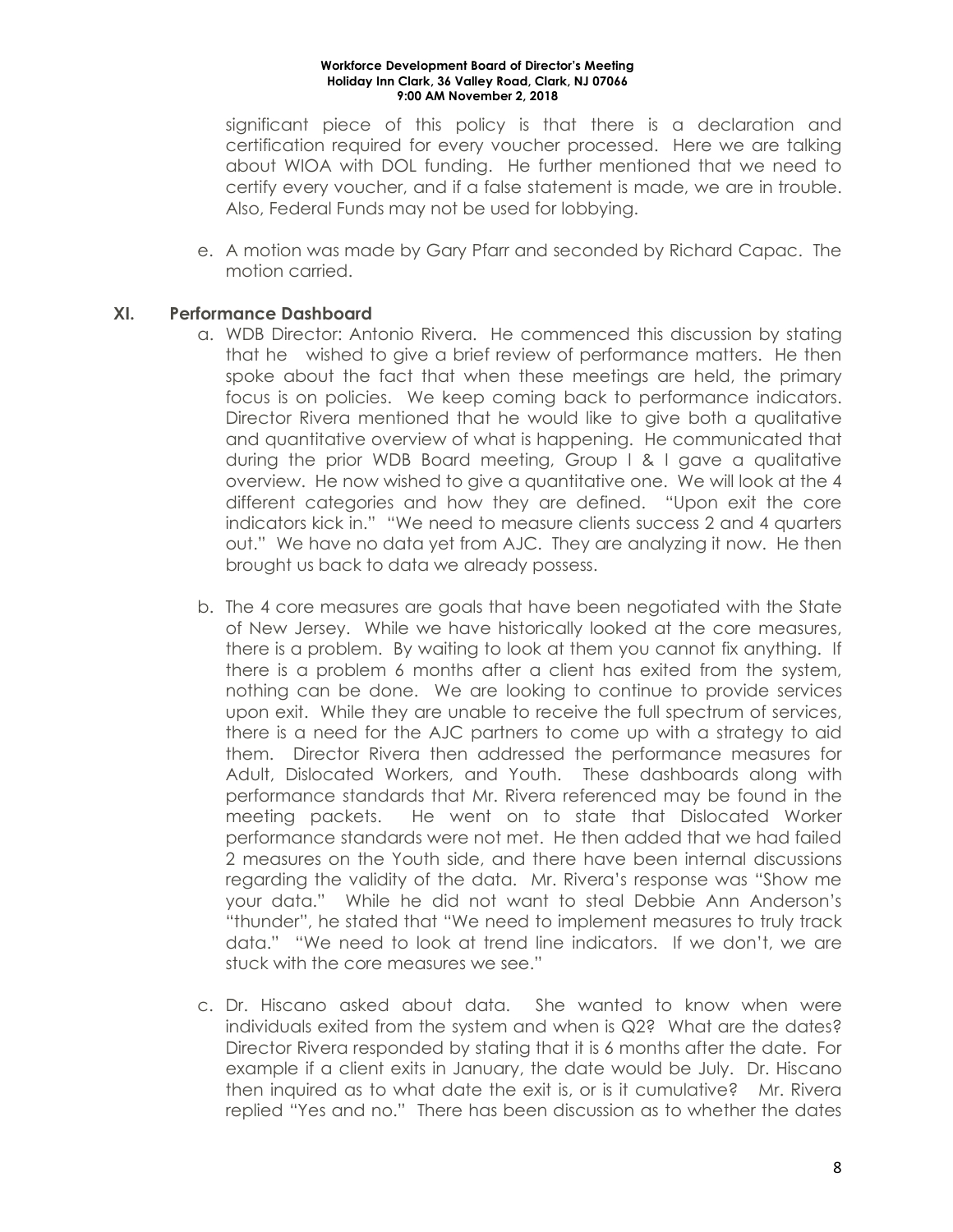used are accurate. Dr. Hiscano stated that it was just a moment in time. Mr. Rivera agreed. The data is thru June 30<sup>th</sup>. It is data that has been collected through time that may not be entirely accurate. That is why we are having conversations as to how to come up with more accurate data. If you are not providing services you are not accurately tracking these 3 elements. Performance measures only look at the past.

- d. Mark Bocchieri then had a question. He asked if the students in the Simon Youth Academy are put into the Youth Category. Director Rivera replied that as of now they are not. He again stated that core performance measures look at the past. That is why we need to be able to include the students currently enrolled at the Academy. He mentioned the need to know what is happening live. He then stated that if there are strategies employed, you don't have to fail. If you see someone doesn't have a job, why not bring him back in and offer more services? Let's bring him back in for some intensive case management. Look at his resume. Do some mock interviews with him. These things are not happening now. These are things that we should be targeting now to prevent failure. If this is done, we can evaluate data properly as they would not be considered as having exited. If we are failing, we are not properly servicing the clients.
- e. Amy Wagner questioned if employment figures were full-time. She has seen some summer programs. Are these numbers not being captured in here? James Horne responded. He said summer employment is not captured. We are only capturing unsubsidized employment. He also agreed with the points regarding data that had been stated by WDB Director Rivera. We need to sync-up the data. Over time we can properly do that. We will see improvements in measurement met. He also stated that credentialing is not really zero. He will not panic on that right now. He further discussed Q2 as opposed to Q4 employment. We need to understand what the exit date was. If we are seeing a deficiency in Q4 it could be due to the fact that they are not really in Q4 yet. We need to make the data come alive and see what it is really saying.
- f. Richard Capac asked if this would be implemented soon, or what is the timeline?
- g. Director Rivera responded by saying that he would allow Debbie Ann Anderson to address this when she speaks.
- h. Chairman Dominguez stated "Down the road when you accumulate enough data, you will be able to come up with leading indicators." Mr. Rivera responded that there would be a timeline for where we are going. We have 500 clients we have seen exited. He went on to add that there should be an entire team working on these clients to make sure they have been brought back in with services provided, or a job found. There will be a shifting of when the data counts.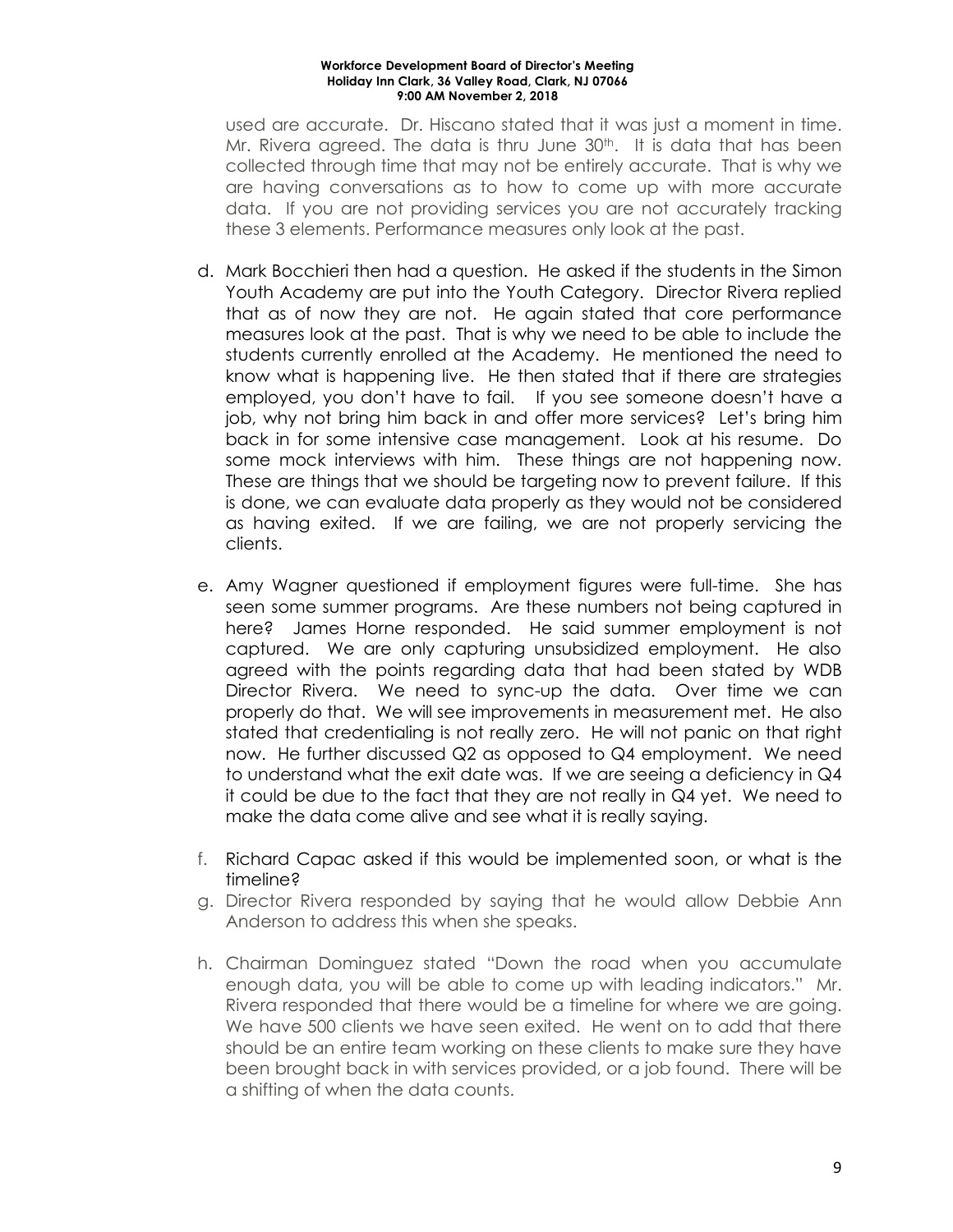# **XII. American Job Centers Performance Report**

### **Debbie-Ann Anderson, Director Human Services.**

- a. Before addressing the AJC Performance Report, Ms. Anderson introduced and welcomed Mr. Elton Armady the new American Jobs Center Director.
- b. Ms. Anderson started her report by reiterating Director Rivera's statement that data is very vital to what we are trying do and the disconnect we may be experiencing, or how we are connecting the dots. In the past, we worked in silo with some of our partners. We need to bring all the partners together and have data flow through the AJC. We have looked at how we determined eligibility through that time period.
- c. There have been 455 Adult and 652 Dislocated Worker referrals. We are looking at the report the Board has approved which takes a look at the dollar amounts in the budget. When did it start, and when did it end in addition to the contract obligations. How are we trending year to date? What are the balances in the Adult and Dislocated Worker budgets? These are some of the requirements approved in the last board meeting.
- d. We are trying to track UCC as to what individuals they have seen, come in for supportive services and to see what is reportable and what is not. Other partners are looking to see what is reportable and what is not. We are making sure that our partners' numbers add up in the only system the state looks at and verifies. The reason we are checking so closely is the AOSOS system at the Department of Labor. We are confirming everything that comes in. We are looking at contract amounts and where they are year to date.
- e. Regarding the UWGUC we are tracking the same. We need to look at the reports that they have submitted and what Director Rivera has asked. The United Way states that they have 73 reportable participants. We show 40 in our system. We show the same with those participants who have exited as well as those placed in employment. We have a shift in staff. We have a program administrator as well as a compliance manager. They are connecting with the United Way. They are asking them "How do we work together to make sure the numbers gel?" The numbers need to be as clean as possible so the state gives us credit for the amazing work we do. We are looking at what Director Rivera sees with Futureworks. In the Adult category the goal is 80.6 per cent and status is saying 74 per cent. How are we working through to make sure everything is on the same page?
- f. We all need to speak the same language so that we at the One Stop have all the correct data. We have added a Compliance Manager to oversee MIS as well as verify, check the numbers and work with career counselors to ensure that the data we have, is in fact, correct. Data is what tells the story. Now that we are shifting to creating a career pathway, the data must tell the story for each participant that comes in. What we have used in the past will not work in the future. "I won't tell you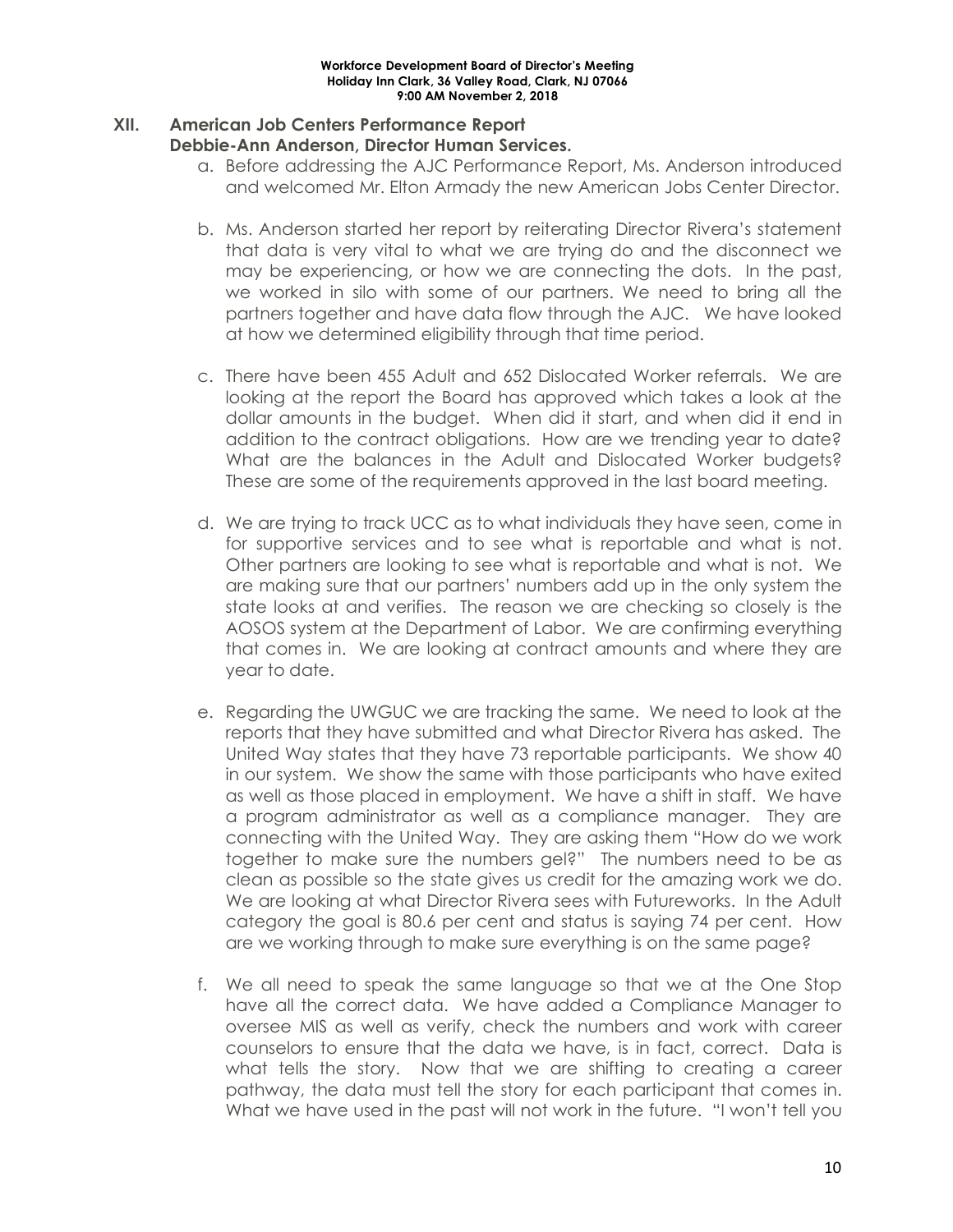the success story. But, I want you to see what we have been doing behind the scenes.

- g. Based on what the state wants to see, and what we need to track, our current system is really outdated. We are looking for real time data and it is really a challenge. Our staff is currently tracking things on paper and it drives Ms. Anderson insane. We should be using technology that is more efficient. We have done a lot of research and spoken to a lot of vendors. We have spoken to a company that uses a sales force platform tracking system. The platform is focused on workforce development. The company is Launchpad and they did a presentation at UCC with UWGUC, Social Services and other partners participating.
- h. Launchpad is headquartered in Los Angeles and currently provides a software platform for 65 different workforce development agencies. One of the challenges we have is outdated participant tracking with no workforce specific tools for the population. We need to know how to integrate the platform. Launchpad offers a client centered focus for managing job seekers. We can track them, know what interests them, what programs can they get into, and then track what we are spending down on Individual Training Accounts. It is a real time cloud based system and even has a texting component. They are currently licensed with the DOL. However, they are not currently licensed in New Jersey. We are working on it. We will be able to sync this platform with the AOSOS system.
- i. Their system is a Customer Relations Management System. They have many success stories which include the Office of Education as well as Michigan Works. Ms. Anderson will work with Director Rivera as well as the Board to present a revised budget that will enable us to acquire this software and rebuild our operations. We will bring in a Program Analyst for everything data as well as using it for outreach. We want to be more client centered to help create a career pathway. The system will also have a web based platform. This will enable an employer to go to the website which will be linked to that of the County. Clients will be able to apply for jobs. They will be able to fill out applications that will be linked to the One Stops. It will be a very integrated reporting system. We will be able to provide the government with a much more accurate tracking system.
- j. Director Rivera commented that this was a mandate from the Board and Ms. Anderson "grabbed the bull by its horns". Chairman Dominguez praised Ms. Anderson for her hard work. He also asked a question. He asked if we are outsourcing the data entry. Ms. Anderson replied that the staff is currently doing data entry and hopes that it will continue with the use of organizational shifts within the budget.
- k. Chairman Dominguez went along with a point that Mr. Rivera had made regarding a mentoring program for people that exit the program to